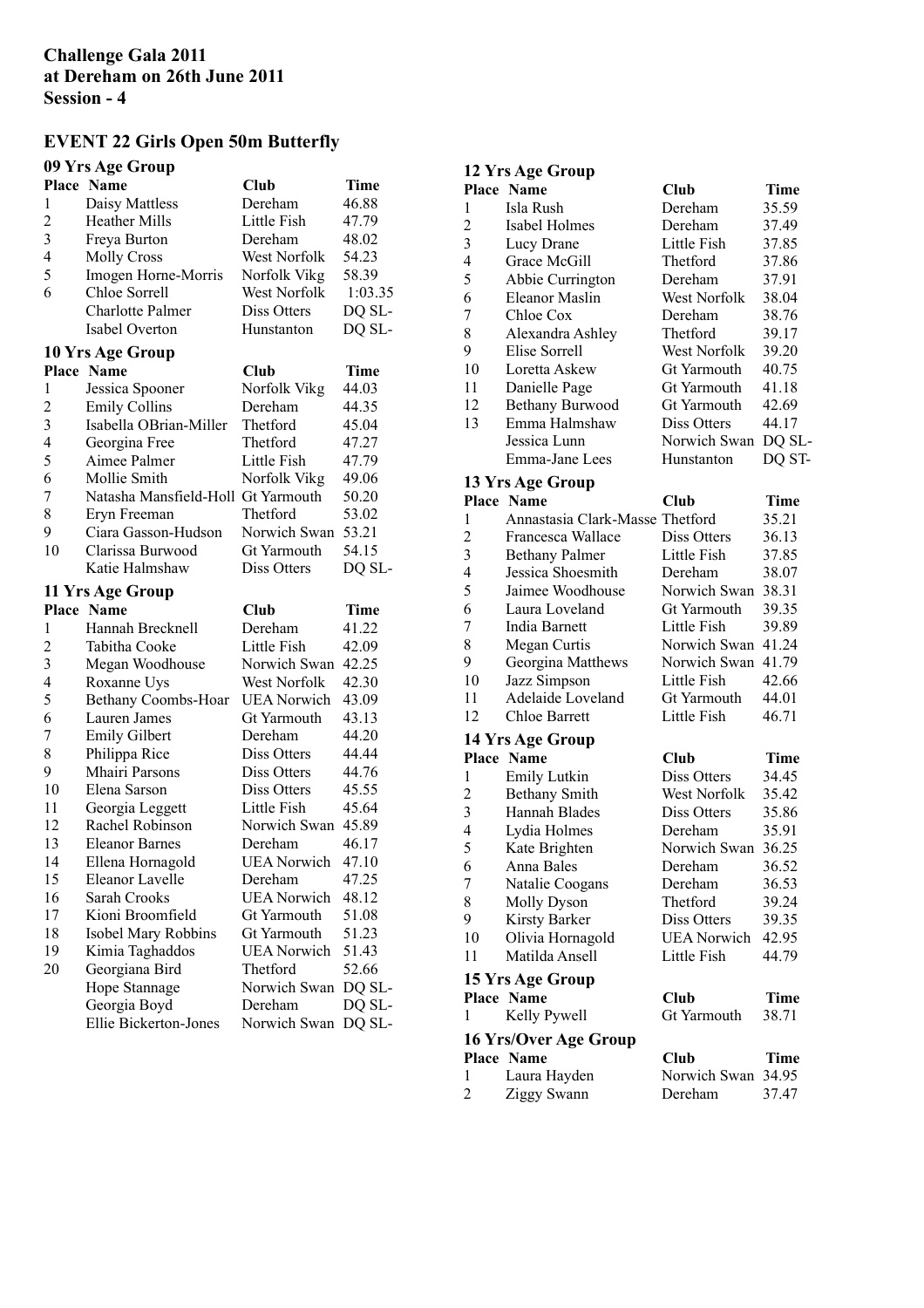## **EVENT 23 Boys Open 50m Breaststroke**

| 09 Yrs Age Group |                                     |                    |             |
|------------------|-------------------------------------|--------------------|-------------|
|                  | <b>Place Name</b>                   | Club               | <b>Time</b> |
| 1                | Alexander Law                       | <b>UEA Norwich</b> | 53.46       |
| $\overline{c}$   | Oscar Almadin                       | Norwich Swan       | 59.11       |
| 3                | Samuel Overland                     | Thetford           | 59.73       |
| 4                | Charlie Barrett                     | Little Fish        | 1:00.12     |
| 5                | Jonathan Chaney Baxter UEA Norwich  |                    | 1:04.91     |
|                  | Owen Daly                           | Little Fish        | DQ FI-      |
|                  | Benjamin Trowell                    | <b>Diss Otters</b> | DQ T-       |
|                  | 10 Yrs Age Group                    |                    |             |
|                  | <b>Place Name</b>                   | Club               | <b>Time</b> |
| 1                | James Moncur-Brown                  | <b>UEA Norwich</b> | 50.48       |
| $\overline{2}$   | Aaron Hudson                        | <b>Gt Yarmouth</b> | 52.85       |
| 3                | Ryan Manthorpe                      | <b>UEA Norwich</b> | 54.28       |
| 4                | Harvey Sarson                       | <b>Diss Otters</b> | 55.07       |
| 5                | Joseph Thorpe                       | Little Fish        | 55.28       |
| 6                | Macaulay Harvey                     | Thetford           | 56.06       |
| 7                | Louis Boulton                       | Gt Yarmouth        | 56.30       |
| 8                | Miles Houghton                      | Gt Yarmouth        | 57.68       |
| 9                | Matthew Hanrahan                    | Little Fish        | 59.21       |
| 10               | Leon Kershaw                        | Diss Otters        | 1:00.00     |
| 11               | <b>Adam Warnes</b>                  | West Norfolk       | 1:11.67     |
| 12               | <b>Jack Stevens</b>                 | Little Fish        | 1:11.68     |
|                  | Cy Wiseman                          | Norwich Swan       | DQ SL-      |
|                  | 11 Yrs Age Group                    |                    |             |
|                  | <b>Place Name</b>                   | Club               | Time        |
| 1                | Jamie Simpson-White                 | Dereham            | 44.23       |
| $\overline{c}$   | Jonah Philpot                       | <b>UEA</b> Norwich | 44.58       |
| 3                | William Moncur-Brown UEA Norwich    |                    | 44.88       |
| 4                | Kieran Hayward                      | <b>UEA Norwich</b> | 45.35       |
| 5                | Finlay Ryan                         | Dereham            | 45.79       |
| 6                | Simon Linford                       | <b>UEA Norwich</b> | 47.36       |
| 7                | Mark Greenaway                      | Dereham            | 47.91       |
| 8                | Oliver Rose                         | Dereham            | 49.47       |
| 9                | <b>Jack Bond-Preston</b>            | Norwich Swan       | 50.23       |
| 10               | Luc Van Rensburg                    | Diss Otters        | 51.19       |
| 11               | Scott Greenaway                     | Dereham            | 51.32       |
| 12               | Liam Hanley                         | Gt Yarmouth        | 52.44       |
| 13               | Thomas Howarth                      | Dereham            | 53.76       |
| 14               | George Watkins                      | Norwich Swan       | 55.60       |
| 15               | Kristian Sumser-Lupson Norfolk Vikg |                    | 56.20       |
| 16               | Jordan Simpson                      | Little Fish        | 58.21       |
| 17               | James Hutchings                     | Diss Otters        | 58.34       |

## **EVENT 24 Girls Open 200m Freestyle**

| 09 Yrs Age Group |                         |                    |         |  |
|------------------|-------------------------|--------------------|---------|--|
|                  | <b>Place Name</b>       | Club               | Time    |  |
| 1                | Freya Burton            | Dereham            | 3:13.13 |  |
| 2                | Rebecca Curwen          | West Norfolk       | 3:16.81 |  |
| 3                | <b>Heather Mills</b>    | Little Fish        | 3:18.77 |  |
| 4                | Emma Gordon             | <b>Gt Yarmouth</b> | 3:22.59 |  |
| 5                | Daisy Mattless          | Dereham            | 3:26.31 |  |
| 6                | Chloe Sorrell           | West Norfolk       | 3:27.88 |  |
| 7                | <b>Molly Cross</b>      | West Norfolk       | 3:32.70 |  |
| 8                | Libby Watson            | Little Fish        | 3:46.66 |  |
| 9                | <b>Charlotte Palmer</b> | Diss Otters        | 4:02.22 |  |
| 10 Yrs Age Group |                         |                    |         |  |
|                  | <b>Place Name</b>       | Club               | Time    |  |
| 1                | Georgia Folkard         | Norwich Swan       | 2:53.60 |  |
| 2                | Lauren Davidson         | Norwich Swan       | 2:57.17 |  |
| 3                | Aimee Palmer            | Little Fish        | 3:02.45 |  |

#### **12 Yrs Age Group**

| Place                   | <b>Name</b>                        | <b>Club</b>             | Time           |
|-------------------------|------------------------------------|-------------------------|----------------|
| 1                       | Archie Holman                      | West Norfolk            | 40.50          |
| $\overline{c}$          | Oliver Tedstone                    | Gt Yarmouth             | 44.15          |
| 3                       | <b>Ryan Waters</b>                 | Diss Otters             | 45.30          |
| 4                       | Kai Chung Law                      | West Norfolk            | 46.10          |
| 5                       | Matthew Tait                       | Dereham                 | 46.61          |
| 6                       | Joseph Dann                        | Norwich Swan            | 46.93          |
| 7                       | William Hutchings                  | Diss Otters             | 46.98          |
| 8                       | Jonathan James                     | Dereham                 | 47.34          |
| 9                       | Alexander Bartlett                 | Diss Otters             | 47.41          |
| 10                      | James Leney                        | <b>UEA Norwich</b>      | 48.54          |
| 11                      | Dominic Bayfield                   | Little Fish             | 49.05          |
| 12                      | <b>Samuel Neal</b>                 | Diss Otters             | 49.45          |
| 13                      | Jacob Blades                       | Diss Otters             | 50.12          |
| 14                      | Zak Coleman                        | Norfolk Vikg            | 50.86          |
| 15                      | <b>Adam Panter</b>                 | West Norfolk            | 51.73          |
| 16                      | Ciaran Chapman                     | Little Fish             | 58.36          |
|                         | 13 Yrs Age Group                   |                         |                |
|                         | Place Name                         | Club                    | Time           |
| 1                       | <b>Thomas Matthews</b>             | Norwich Swan            | 38.64          |
| $\overline{c}$          | <b>Matthew Addis</b>               | West Norfolk            | 39.21          |
| 3                       | Zachary O'Brian-Miller             | Thetford                | 40.97          |
| 4                       | <b>Jack Mattless</b>               | Dereham                 | 44.17          |
| 5                       | Daniel Brooks                      | Diss Otters             | 47.27          |
| 6                       | Jack Daly                          | Little Fish             | 48.36          |
| 7                       | <b>Matthew Summers</b>             | Norwich Swan            | 50.70          |
| 8                       | Philip Davis                       | Norwich Swan            | 50.75          |
| 9                       | Kieran Sparrow                     | Dereham                 | 50.85          |
|                         | Daniel Moye                        | Little Fish             | DQ SA-         |
|                         | 14 Yrs Age Group                   |                         |                |
|                         | Place Name                         | <b>Club</b>             | Time           |
| 1                       | Joseph Whiting                     | West Norfolk            | 39.70          |
| $\overline{\mathbf{c}}$ | Haydn Trett<br>Peter Bates         | Thetford                | 41.00          |
| 3                       |                                    | Dereham                 | 43.91          |
|                         | 15 Yrs Age Group                   |                         |                |
|                         | Place Name<br>William Livermore    | <b>Club</b>             | <b>Time</b>    |
| 1                       |                                    | Norwich Swan 38.36      |                |
|                         | 16 Yrs/Over Age Group              |                         |                |
|                         | Place Name                         | Club                    | Time<br>35.62  |
| 1                       | Ryan Hargrave                      | Diss Otters             |                |
| $\overline{c}$<br>3     | Tom Voutt<br><b>Robert Davis</b>   | Dereham<br>Norwich Swan | 38.20<br>39.88 |
| 4                       | Neal Greenaway                     | Dereham                 | 41.41          |
|                         |                                    |                         |                |
| 4                       | Annabel Heywood                    | Hunstanton              | 3:09.04        |
| 5                       | <b>Emily Collins</b>               | Dereham                 | 3:09.15        |
| 6                       | Katie Halmshaw                     | Diss Otters             | 3:09.87        |
| 7                       | Georgina Free                      | Thetford                | 3:15.59        |
| 8                       | Jessica Spooner                    | Norfolk Vikg            | 3:18.96        |
| 9                       | Natasha Mansfield-Holl Gt Yarmouth |                         | 3:19.46        |
| 10                      | Molly Rockell                      | Dereham                 | 3:44.14        |
| 11                      | Maysie Stedman                     | Dereham                 | 3:48.18        |

**11 Yrs Age Group**

|   | Place Name       | Club                | Time    |
|---|------------------|---------------------|---------|
| 1 | Georgia Boyd     | Dereham             | 2:40.37 |
| 2 | Hannah Brecknell | Dereham             | 2:43.97 |
| 3 | Roxanne Uys      | <b>West Norfolk</b> | 2:44.82 |
| 4 | Tabitha Cooke    | Little Fish         | 2:45.79 |
| 5 | Philippa Rice    | Diss Otters         | 2:50.46 |

Eryn Freeman Thetford 3:54.69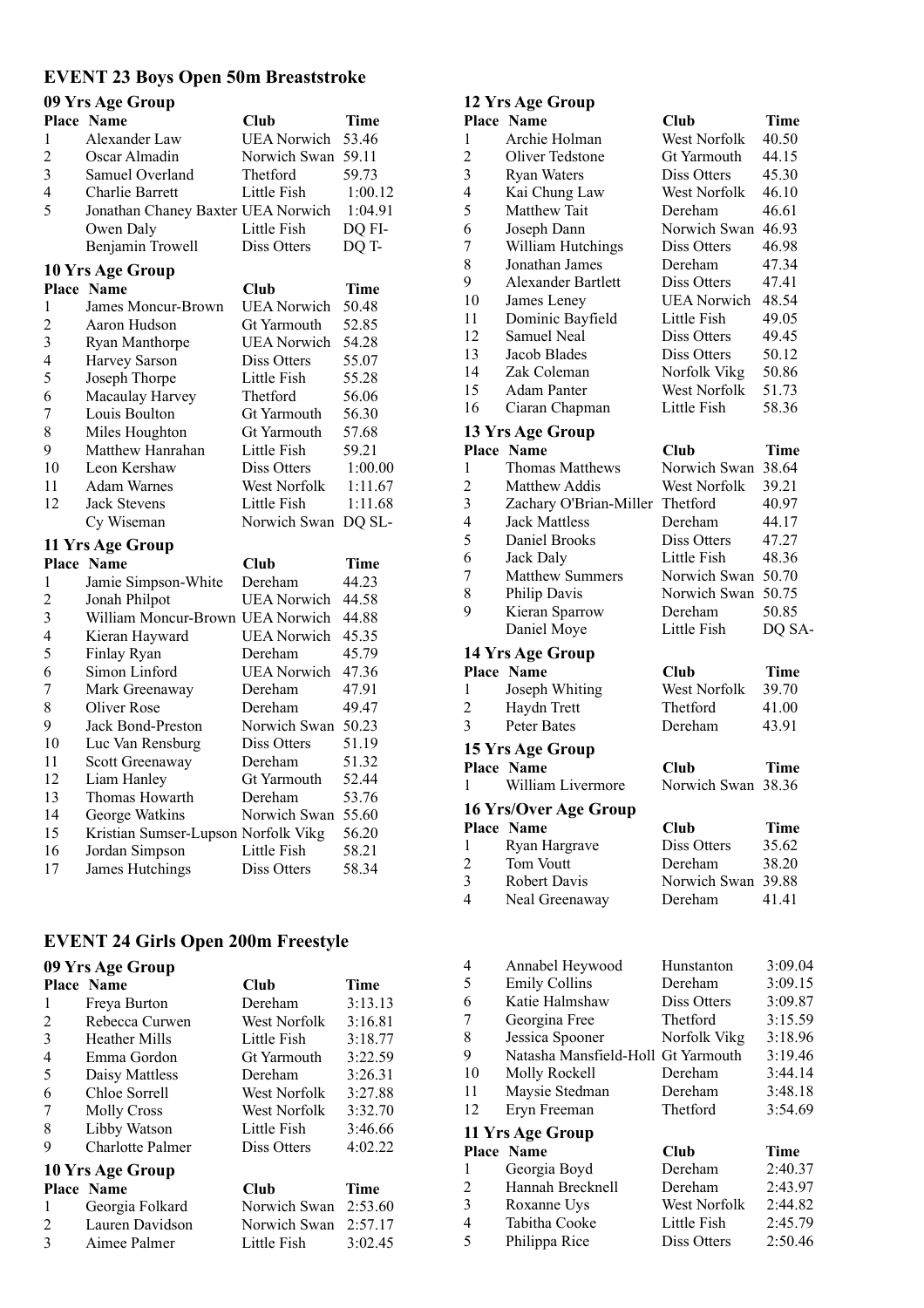| 6                | <b>Eleanor Barnes</b> | Dereham             | 2:59.03 |
|------------------|-----------------------|---------------------|---------|
| 7                | Ellie Bickerton-Jones | Norwich Swan        | 3:01.60 |
| 8                | Ellena Hornagold      | UEA Norwich         | 3:02.38 |
| 9                | Bethany Coombs-Hoar   | <b>UEA</b> Norwich  | 3:03.05 |
| 10               | Robyn Woodhouse       | Norwich Swan        | 3:04.10 |
| 11               | Kayleigh Venables     | <b>West Norfolk</b> | 3:05.84 |
| 12               | Sarah Crooks          | UEA Norwich         | 3:10.43 |
| 13               | <b>Emily Gilbert</b>  | Dereham             | 3:13.51 |
| 14               | Georgia Leggett       | Little Fish         | 3:20.57 |
| 15               | Tamzin Coombs-Hoar    | <b>UEA</b> Norwich  | 3:22.28 |
| 16               | Georgiana Bird        | Thetford            | 3:24.59 |
| 12 Yrs Age Group |                       |                     |         |

|    | <b>Place Name</b> | Club         | Time    |
|----|-------------------|--------------|---------|
| 1  | Eleanor Maslin    | West Norfolk | 2:32.02 |
| 2  | Isabel Holmes     | Dereham      | 2:33.06 |
| 3  | Grace McGill      | Thetford     | 2:37.69 |
| 4  | Megan Mann        | Dereham      | 2:38.13 |
| 5  | Chloe Cox         | Dereham      | 2:39.48 |
| 6  | Rebecca Gedge     | Little Fish  | 2:40.38 |
| 7  | Danielle Page     | Gt Yarmouth  | 2:41.13 |
| 8  | Elise Sorrell     | West Norfolk | 2:42.61 |
| 9  | Emma Halmshaw     | Diss Otters  | 2:44.43 |
| 10 | Abby Cordell      | Norwich Swan | 2:49.24 |
| 11 | Alexandra Ashley  | Thetford     | 2:51.76 |
| 12 | Nila Taylor       | Diss Otters  | 2:52.70 |
| 13 | Emma-Jane Lees    | Hunstanton   | 2:56.94 |
| 14 | Emma Jones        | Dereham      | 2:58.30 |
| 15 | Joanna Spearing   | West Norfolk | 3:02.10 |
| 16 | Natalie Warnes    | West Norfolk | 3:02.32 |
| 17 | Katie Nesbitt     | Gt Yarmouth  | 3:05.14 |
| 18 | Rebecca Page      | West Norfolk | 3:18.32 |
| 19 | Sarah Hanrahan    | Little Fish  | 3:39.90 |

## **EVENT 25 Boys Open 200m Butterfly**

## **09 Yrs Age Group**

|   | <b>Place Name</b>   | Club                 | <b>Time</b> |
|---|---------------------|----------------------|-------------|
| 1 | Fraser Ryan         | Dereham              | 3:41.91     |
|   | 13 Yrs Age Group    |                      |             |
|   | <b>Place Name</b>   | Club                 | <b>Time</b> |
| 1 | <b>Philip Davis</b> | Norwich Swan 3:15.01 |             |

#### **EVENT 26 Girls 11 Yrs/Over 100m Backstroke**

#### **11 Yrs Age Group**

|    | <b>Place Name</b>     | <b>Club</b>        | Time    |
|----|-----------------------|--------------------|---------|
| 1  | Bethany Coombs-Hoar   | <b>UEA Norwich</b> | 1:29.61 |
| 2  | Lauren James          | Gt Yarmouth        | 1:30.02 |
| 3  | Georgia Boyd          | Dereham            | 1:30.42 |
| 4  | Philippa Rice         | Diss Otters        | 1:30.68 |
| 5  | Elena Sarson          | Diss Otters        | 1:31.33 |
| 6  | Megan Woodhouse       | Norwich Swan       | 1:31.67 |
| 7  | Robyn Woodhouse       | Norwich Swan       | 1:32.42 |
| 8  | Eleanor Lavelle       | Dereham            | 1:32.92 |
| 9  | Tamzin Coombs-Hoar    | <b>UEA</b> Norwich | 1:34.75 |
| 10 | Kioni Broomfield      | <b>Gt Yarmouth</b> | 1:35.00 |
| 11 | Tabitha Cooke         | Little Fish        | 1:35.06 |
| 12 | <b>Emily Gilbert</b>  | Dereham            | 1:35.85 |
| 13 | Isobel Mary Robbins   | Gt Yarmouth        | 1:36.81 |
| 14 | Ellena Hornagold      | <b>UEA</b> Norwich | 1:37.18 |
| 15 | Sarah Crooks          | <b>UEA</b> Norwich | 1:37.29 |
| 16 | <b>Eleanor Barnes</b> | Dereham            | 1:37.73 |
| 17 | Kayleigh Venables     | West Norfolk       | 1:39.97 |
| 18 | Georgia Leggett       | Little Fish        | 1:40.58 |
| 19 | Hope Stannage         | Norwich Swan       | 1:42.65 |

#### **13 Yrs Age Group**

|    | <b>Place Name</b>     | Club             | Time    |
|----|-----------------------|------------------|---------|
| 1  | Chloe Kiddell         | UEA Norwich      | 2:25.26 |
| 2  | Adelaide Loveland     | Gt Yarmouth      | 2:32.81 |
| 3  | <b>Bethany Palmer</b> | Little Fish      | 2:33.04 |
| 4  | Jaimee Woodhouse      | Norwich Swan     | 2:33.25 |
| 5  | Caitlin Davy          | Diss Otters      | 2:34.63 |
| 6  | Francesca Wallace     | Diss Otters      | 2:36.15 |
| 7  | Rebecca Baxter        | West Norfolk     | 2:38.35 |
| 8  | Jessica Shoesmith     | Dereham          | 2:39.99 |
| 9  | Laura Loveland        | Gt Yarmouth      | 2:47.18 |
| 10 | Chloe Barrett         | Little Fish      | 2:49.64 |
| 11 | India Barnett         | Little Fish      | 2:51.16 |
|    | Georgina Matthews     | Norwich Swan DNC |         |
|    | 14 Yrs Age Group      |                  |         |
|    | <b>Place Name</b>     | Club             | Time    |
| 1  | Anna Bales            | Dereham          | 2:31.07 |
| 2  | Bethany Smith         | West Norfolk     | 2:31.93 |
| 3  | Lydia Holmes          | Dereham          | 2:36.07 |
| 4  | Kirsty Barker         | Diss Otters      | 2:36.56 |
| 5  | Natalie Coogans       | Dereham          | 2:40.94 |

| 7 | Matilda Ansell        | Little Fish  | 2:56.23 |
|---|-----------------------|--------------|---------|
|   | Sophie Littler        | West Norfolk | DO T-   |
|   | 15 Yrs Age Group      |              |         |
|   | <b>Place Name</b>     | Club         | Time    |
|   | 1 India Loveland      | Gt Yarmouth  | 2:46.18 |
|   | 16 Yrs/Over Age Group |              |         |
|   | <b>Place Name</b>     | <b>Club</b>  | Time    |
|   | 1 Laura Hayden        | Norwich Swan | 2:37.22 |
|   | 2 Natasha Pestka      | Gt Yarmouth  | 2:38.45 |

Olivia Hornagold UEA Norwich 2:44.42

#### **14 Yrs Age Group**

|              | <b>Place Name</b>     | Club         | Time    |
|--------------|-----------------------|--------------|---------|
| 1            | Sean Voutt            | Dereham      | 2:49.61 |
| 2            | Samuel Chandler       | West Norfolk | 3:23.85 |
|              | 16 Yrs/Over Age Group |              |         |
|              | <b>Place Name</b>     | Club         | Time    |
| $\mathbf{1}$ | Samuel Jamieson       | Dereham      | 3:05.55 |

#### **12 Yrs Age Group**

|    | Place Name       | Club         | Time    |
|----|------------------|--------------|---------|
| 1  | Grace McGill     | Thetford     | 1:20.34 |
| 2  | Isla Rush        | Dereham      | 1:21.33 |
| 3  | Elise Sorrell    | West Norfolk | 1:21.70 |
| 4  | Eleanor Maslin   | West Norfolk | 1:23.02 |
| 5  | Danielle Page    | Gt Yarmouth  | 1:23.75 |
| 6  | Kes Clarke       | Little Fish  | 1:24.27 |
| 7  | Megan Mann       | Dereham      | 1:25.92 |
| 8  | Chloe Cox        | Dereham      | 1:26.08 |
| 9  | Taylor Hudson    | Gt Yarmouth  | 1:26.16 |
| 10 | Emma Halmshaw    | Diss Otters  | 1:26.48 |
| 11 | Nila Taylor      | Diss Otters  | 1:26.80 |
| 12 | Abby Cordell     | Norwich Swan | 1:27.51 |
| 13 | Rebecca Gedge    | Little Fish  | 1:27.71 |
| 14 | Bethany Burwood  | Gt Yarmouth  | 1:28.02 |
| 15 | Alexandra Ashley | Thetford     | 1:30.89 |
| 16 | Lucy Drane       | Little Fish  | 1:31.97 |
| 17 | Natalie Warnes   | West Norfolk | 1:38.57 |
|    | Emma-Jane Lees   | Hunstanton   | DO T-   |